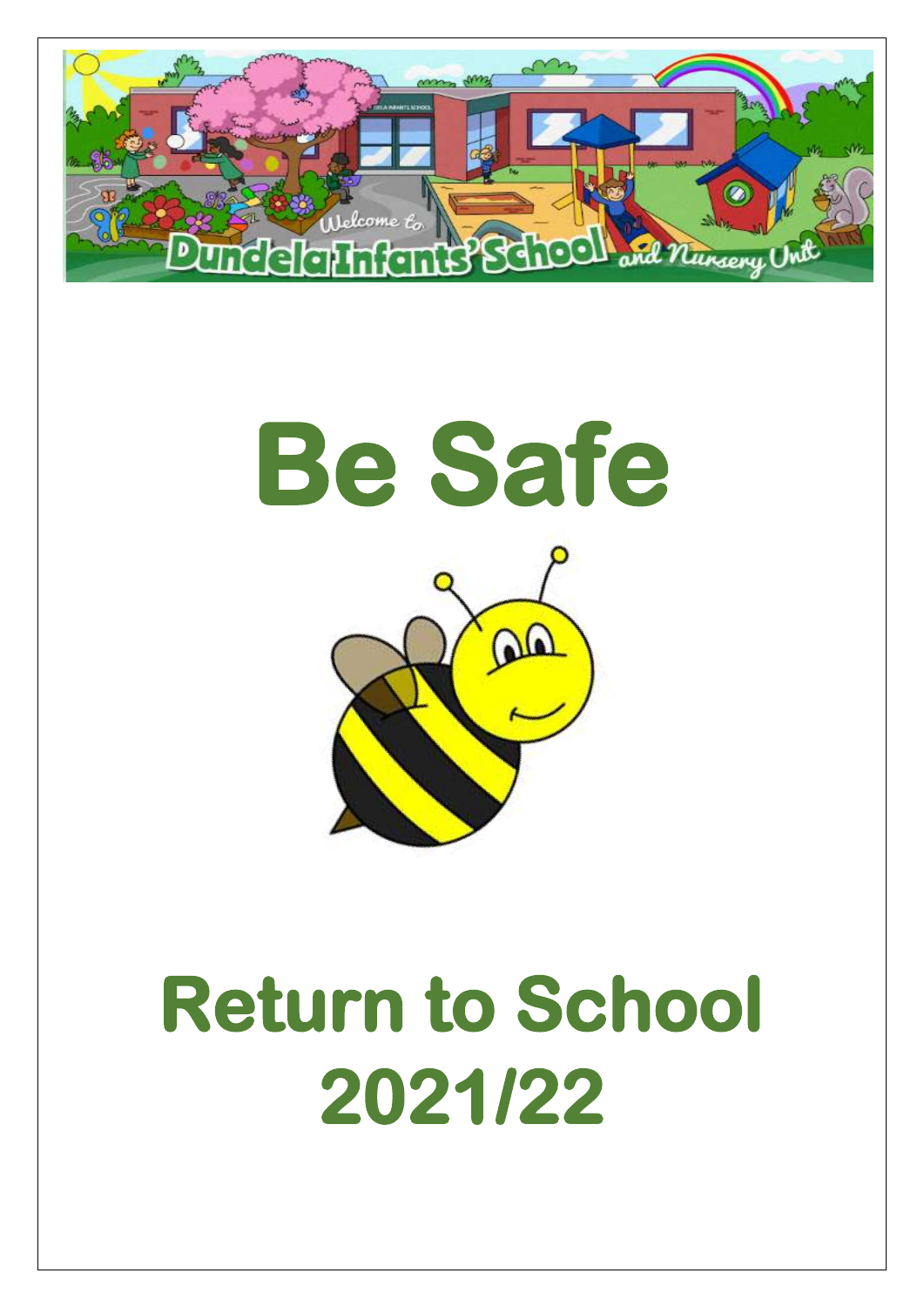## **Keeping our children safe**

- Children will be maintained in consistent groups when inside the school.
- Regular handwashing breaks have been timetabled throughout the day. Children will be supervised when washing their hands as much as possible.
- Each class will have access to hand sanitiser.
- Teachers will have planned for the weekly inclusion of lessons on hygiene.
- $\bullet$  Induction sessions will be held for all children before the 1st September.

#### **Morning arrangements**

 Children will be brought in at staggered times and will wash their hands immediately on arrival.

#### **Arrival times: -**

- *Nursery- 8.45am- 8.55am*
- *P1-P3- 8.45am-8.55am*
- Please ensure your child arrives to school on time each day. If a child is late, a record of lateness should be completed and signed by the parent. The late child should wait at his/her own classroom door until a member of staff is free to open it.
- Parents must stand behind the 2 metre yellow line outside the classroom and must adhere to the 2 metre social distancing guidelines.
- Parents will not be permitted into the school building.
- $\bullet$

#### **Home time arrangements**

- Children will be offered hand sanitiser as they leave their class.
- There will be staggered times for collection.

#### **Home times: -**

- *Nursery- 1.20pm-1.30pm Monday to Thursday, 1.00pm-1.10pm Friday.*
- *P1- 1.55pm Monday to Thursday, 1.20pm Friday.*
- *P2- 2.05pm Monday- Thursday, 1.30pm Friday.*
- *P3- 2.45pm Monday for clubs, 2.15pm Tuesday, Wednesday, Thursday, 1.40- Friday.*
- Parents/carers MUST collect their children from the classroom doors. At the beginning of the year, parents will be asked to complete a form stating the names of adults with permission to collect their children. We are unable to send children home with anyone under 16 years of age.
- Parents must stand behind the 2 metre yellow line outside the classroom and must adhere to the 2 metre social distancing guidelines.
- Children will not be permitted back into the school building once they have left.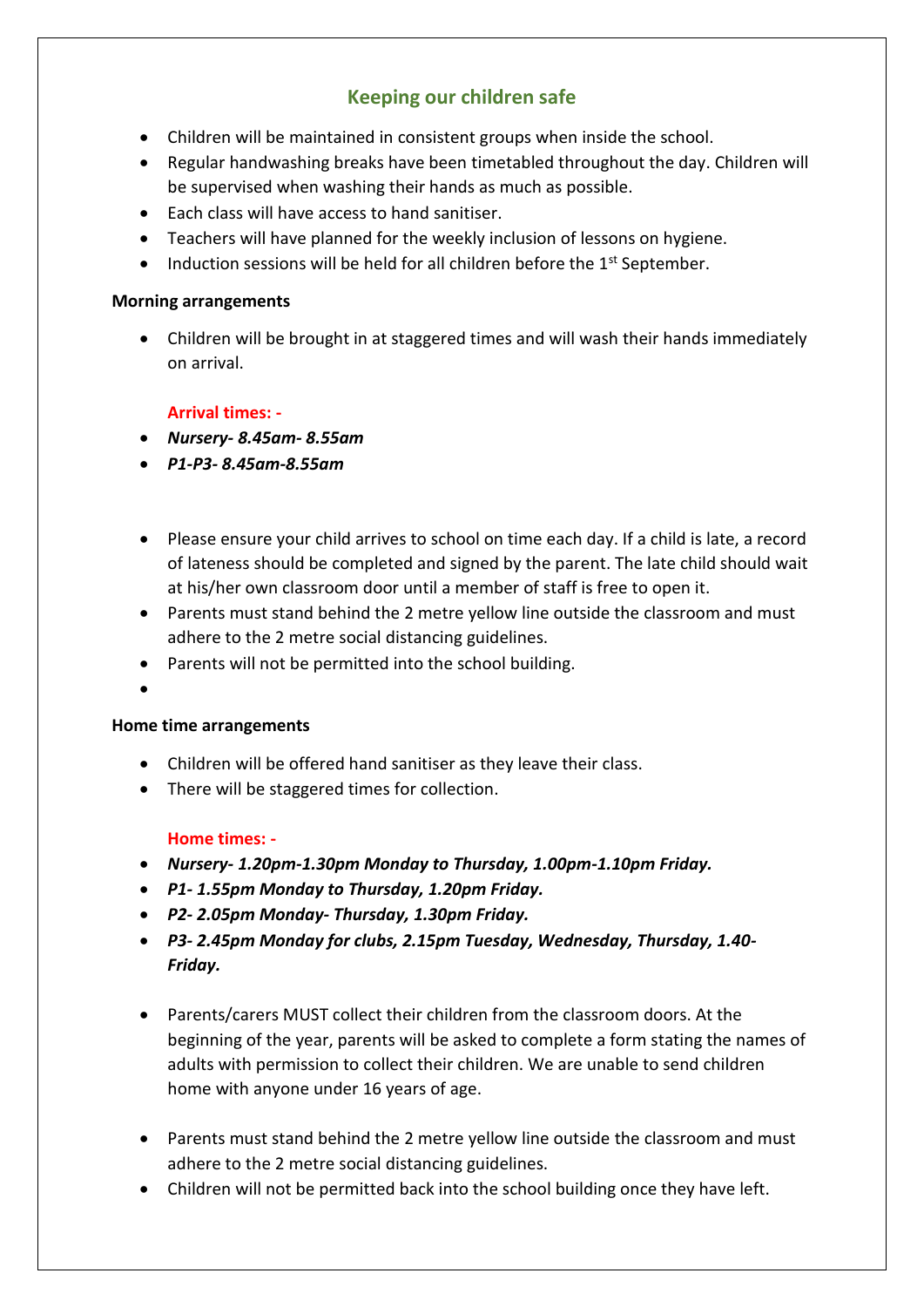#### **Break and Lunch**

- Children will be supervised washing their hands before and after break and lunch.
- Children will bring to school one healthy item for break along with a water bottle.
- Break and lunchtimes will be staggered.
- Outdoor play equipment will be rotated only when thoroughly washed and left for 48 hours.

#### **Curriculum**

- The emotional health and wellbeing of our children is our paramount concern. This will be our focus as we settle the children in to their new classes and their new routine.
- Due to the young age of our children, they will sit in groups with their peers and will not sit facing forwards, as this would inhibit the delivery of our child-centred curriculum.
- Children will only be required to change their shoes for their PE sessions and can come to school in their trainers and tracksuit bottoms for PE and Forest School sessions.
- Outdoor learning will take place as much as possible.
- Resources/play equipment will be used by one class only for a week. They will be cleaned every day and a thorough clean will take place on a Friday.
- Surfaces including desks and play areas will be cleaned regularly throughout the day, as will door handles and the toilet areas.
- Risk assessments will be completed and reviewed for both indoor and outdoor play.

## **Keeping our staff safe**

- Face masks and face shields have been purchased for every member of staff should they wish to use them at any time.
- Personal risk assessments will be completed for those members of staff who require them.
- Staff must adhere to the social distancing guidelines.
- Staff should enter and exit the school via their own cloakroom doors.
- Staff must wash their hands as soon as they arrive to school.
- Hand sanitisation stations can be found at every cloakroom door.

## **Keeping our parents/carers safe**

- All parents must adhere to the social distancing guidelines.
- If a parent needs to speak to a member of staff, an appointment should be made through the Seesaw App or by telephoning the school office (02890471234). The member of staff will then phone the parent at the agreed time.
- If face to face meetings take place, they will be limited to no more than 10 minutes and both the parent and teacher must wear a face mask and adhere to social distancing guidelines.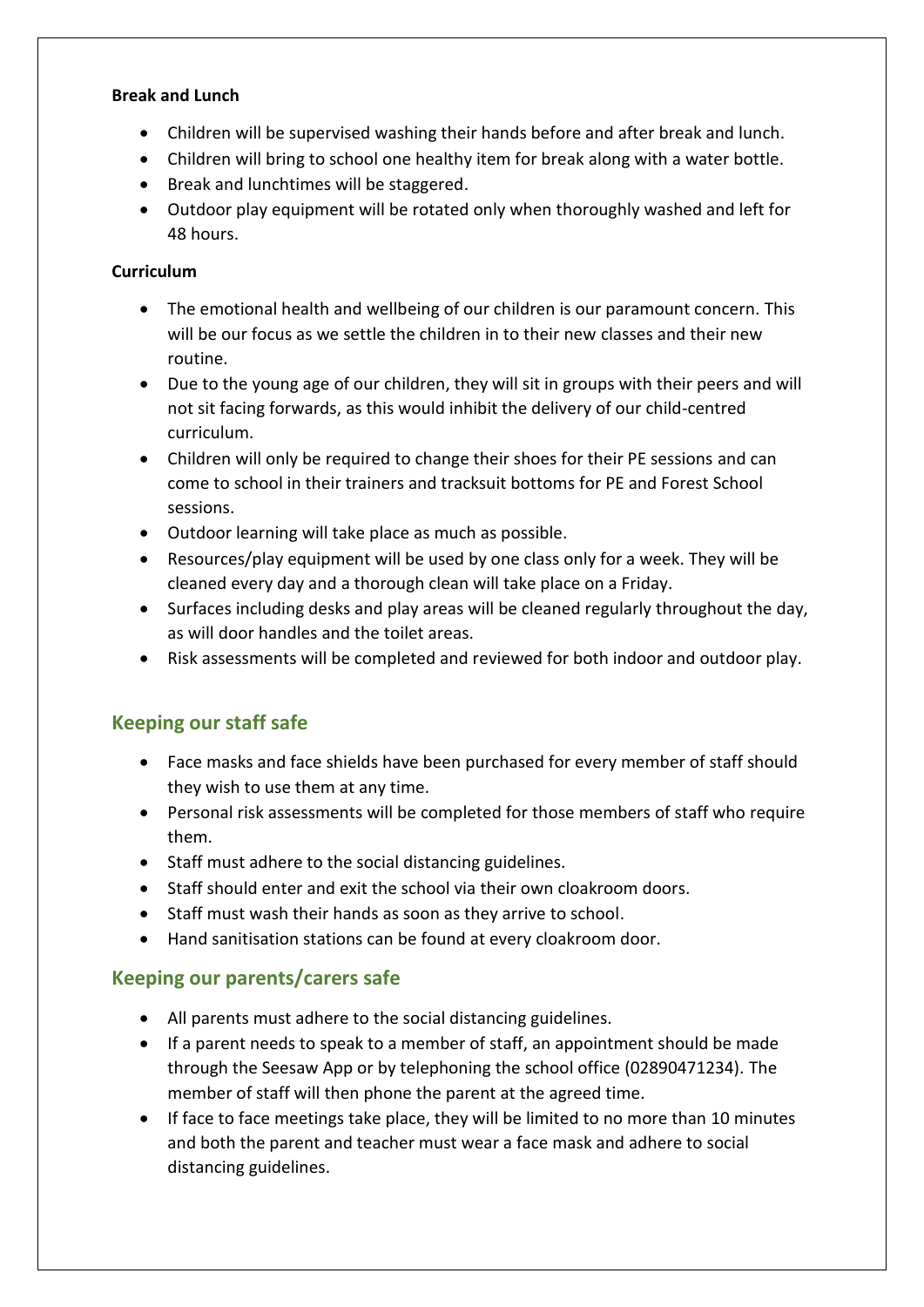- Parents must stand behind the yellow line (on the ground 2 metres from the classroom door) when waiting to drop off/pick up their child.
- Parents should wear a mask when entering the school gates.
- Parents should stick to their arrival and collection times.
- As soon as a child is collected, the adult and child must leave the school grounds.

## **How parents/carers can help**

- Parents must not send children to school if they are unwell or display symptoms of COVID-19.
- Parents should talk to their children about hygiene and the importance of hand washing, and demonstrate good habits at home.
- Parents should ensure children wash their hands before coming to school and when they return home.
- Parents should ensure any items brought to school (lunch boxes, water bottles) are thoroughly washed ready for the next day.
- Uniforms should be washed as often as possible.
- Parents should make sure children are not late for school.
- Parents should ensure all personal details, including emergency contact numbers and medical information, are kept up to date throughout the year.
- Parents should check their Seesaw App regularly.

## **What happens if a child or member of staff is unwell?**

- Staff or children who have any symptoms associated with COVID- 19 must not attend school, as advised by the Public Health Agency, and must follow the PHA advice.
- If a child or member of staff test positive for the virus, the Test, Trace and Protect guidance will be followed.

# **What happens if a child displays symptoms during school?**

- If a child becomes unwell with a new, continuous cough or a high temperature/fever or anosmia (a loss or a change in your normal sense of smell, which can also affect your sense of taste), he/she and any household members also attending Dundela will be sent home and advised to follow the PHA guidance for households with possible coronavirus infection.
- A child awaiting collection will be moved to a room where they can be supervised by one member of staff.
- The child/children cannot return to school until the Public Health Agency advice under the Test, Trace and Protect programme has been followed.
- PPE will be worn by staff caring for the child while they await collection.
- The member of staff does not need to go home unless she develops symptoms herself. She should wash her hands thoroughly for 20 seconds after any contact with someone who has developed symptoms.
- The affected area will be cleaned followed by disinfection after someone with symptoms has left, to reduce the risk of passing the infection on to other people.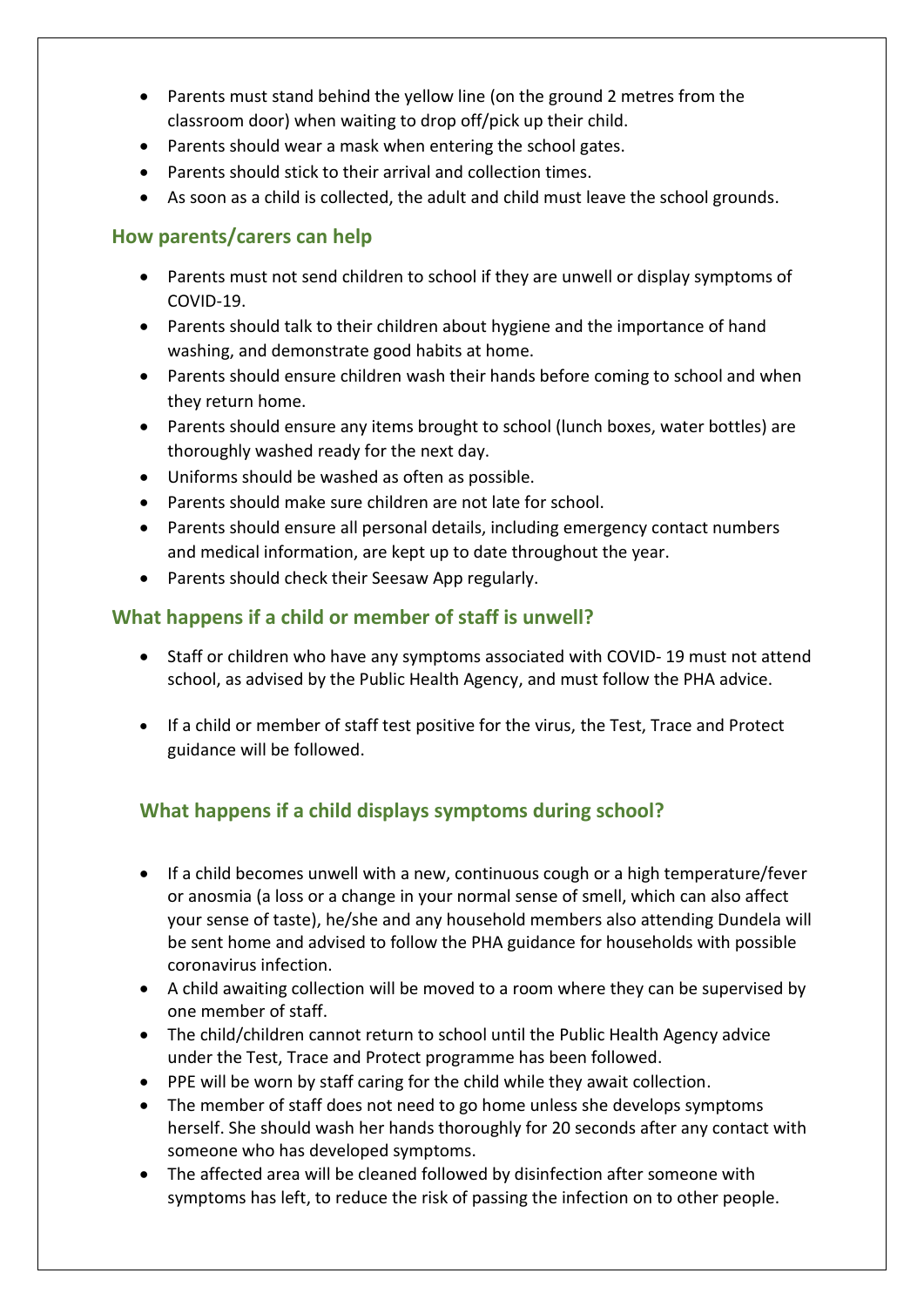

#### **Close Contacts**

A person you've been in close contact with tests positive for Covid-19.

**Fully vaccinated adults** Children under 5.\* School aged children and young people.

Self isolate until you take an LFD test. Take daily LFD tests for 10 days

If a Lateral Flow Test turns positive. self isolate immediately and for 10 days after the date of your positive result.

If you develop symptoms book a PCR test even if your lateral flow test was negative.

I am not fully vaccinated

Health

Self Isolate for 10 days

Only book a PCR test if you develop symptoms

\*Children under 5: A single Lateral Flow Test is required. Daily Lateral Flow Tests are not required

# **Asymptomatic Lateral Flow Testing**



### **COVID symptoms**

Self isolate and book a PCR test

## My PCR test is positive

Self isolate for 10 days after the day you took the test.

You can stop self-isolating from day 7 with 2 negative LFDs at least 24 hours apart

The earliest date you can take the first LFD is day 6.

## **No COVID symptoms**

Take an LFD test twice a week or before higher risk activities

#### My LFD test is positive

Self isolate for 10 days after the day you took the test.

You can stop self-isolating from day 7 with 2 negative LFDs at least 24 hours apart

The earliest date you can take the first LFD is day 6. You do not need to book a PCR test